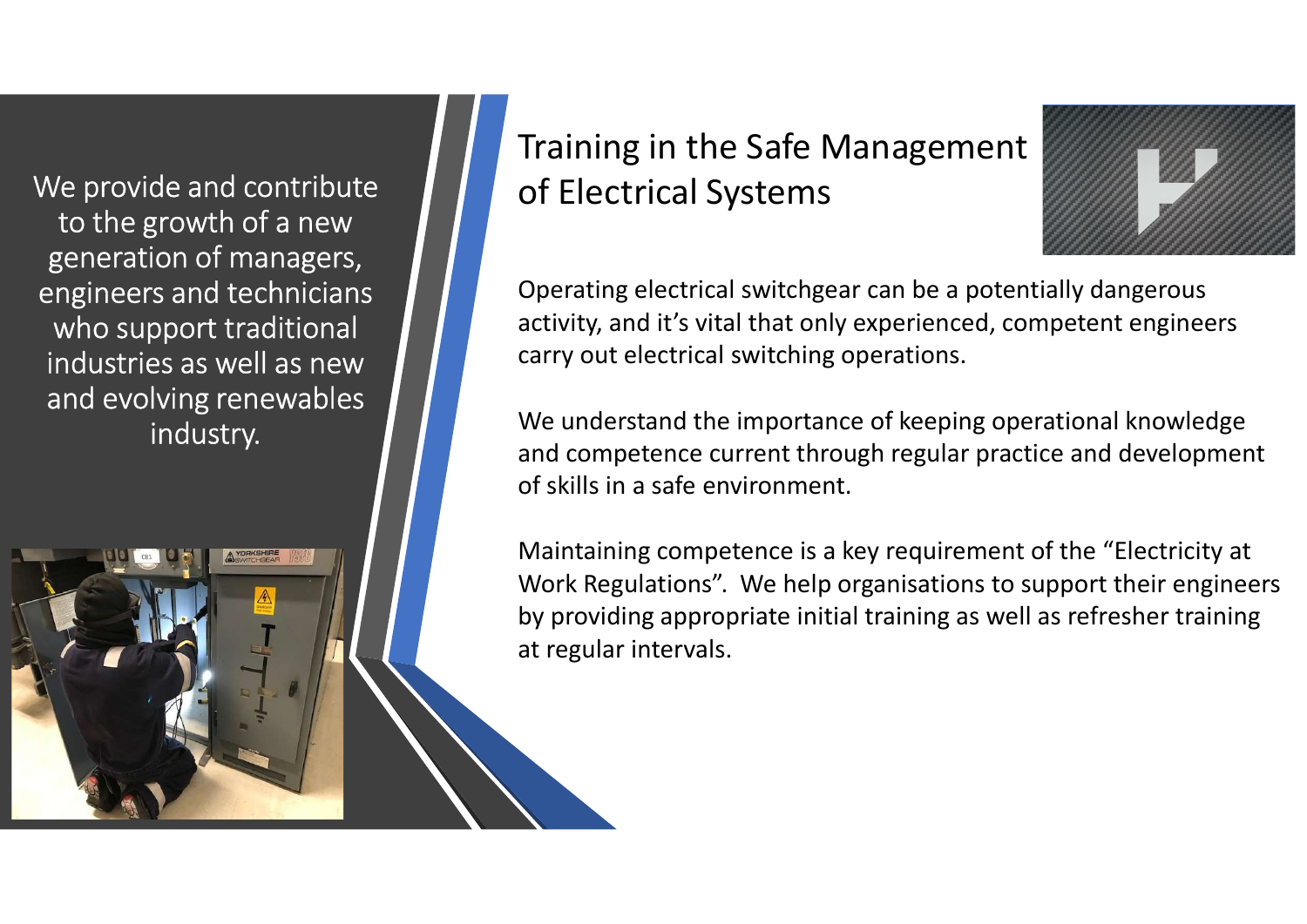## Training in the Safe Management of Electrical Systems

\*Management Awareness in Electrical Safety July 5th , Aug 1st , Sept 6th

\* Low Voltage Competent Persons July 6th, Aug 2nd, Sept 7th

> \* High Voltage Power Systems Operations July 25<sup>th</sup> to 28th Aug 29th to Sept 1st Sept 26<sup>th</sup> to 29th

Our facility comprises a fully equipped lecture room and practical training are a which features a fully equipped lecture room and practical training<br>area which features a typical industrial sub- station equipped with HV and<br>LV Switchgear, mimic panel, key safe, key cabinet, lock out tag out stati LV Switchgear, mimic panel, key safe, key cabinet, lock out tag out station, control and protective equipment and life safety systems. Access to the HV Substation, HV Switchroom, HV Transformer Room and LV Switchroom is via securely locked doors complete with all necessary identification and safety signage.

All our courses are structured on a modular basis. The content of each module is delivered through a combination of tutor presentations interspersed with tutor guided classroom written exercises, classroom discussions, tutor questions, delegate questions, sharing of delegate experiences and where appropriate tutor guided practical demonstrations and delegate in practical exercises.

We're uniquely flexible with our training, and we can deliver the one-day Management Awareness and LV Competency Courses on client's premises.